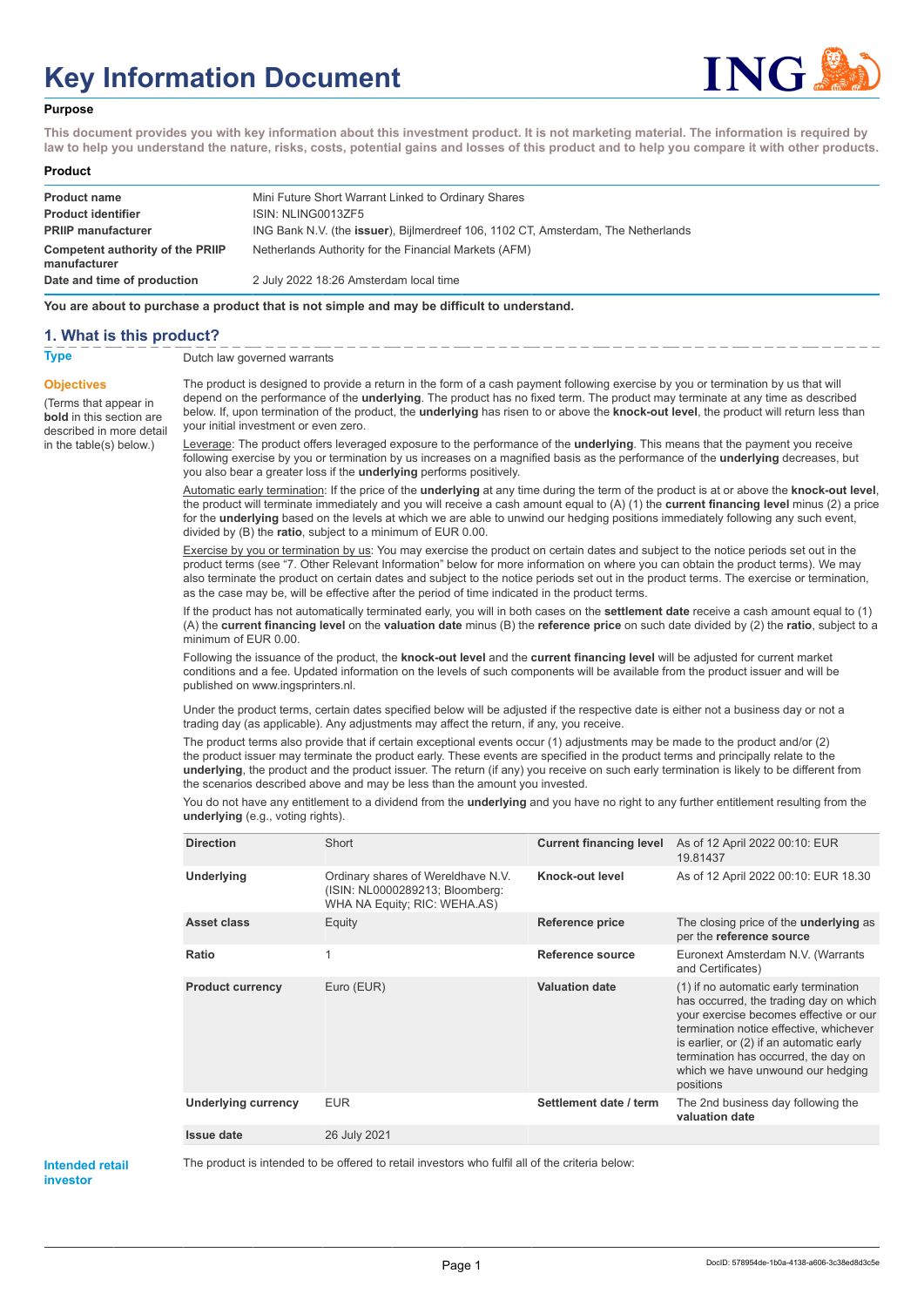- 1. they have advanced knowledge and a comprehensive understanding of the product, its market and its specific risks and rewards, with relevant financial industry experience including either frequent trading or large holdings in products of a similar nature, risk and complexity, either independently or through professional advice;
- 2. they seek hedging and/or leveraged performance, expect the movement in the underlying to perform in a way that generates a favourable return, have an investment horizon of the recommended holding period specified below and understand that the product may terminate early;
- 3. they accept the risk that the issuer could fail to pay or perform its obligations under the product and they are able to bear a total loss of their investment; and
- 4. they are willing to accept a level of risk to achieve potential returns that is consistent with the summary risk indicator shown below.

The product is not intended to be offered to retail clients who do not fulfil these criteria.

# **2. What are the risks and what could I get in return?**

**Risk indicator**

**Performance scenarios**

| s and what could I get in return? |                                                                                                                                                                                                                                                                                                                                                                                                                                                                                                            |                              |
|-----------------------------------|------------------------------------------------------------------------------------------------------------------------------------------------------------------------------------------------------------------------------------------------------------------------------------------------------------------------------------------------------------------------------------------------------------------------------------------------------------------------------------------------------------|------------------------------|
| Lower risk                        |                                                                                                                                                                                                                                                                                                                                                                                                                                                                                                            | <b>Higher risk</b>           |
|                                   | The risk indicator assumes you keep the product for 1 day. The actual risk can vary significantly if you<br>cash in at an early or a later stage and you may get back less.                                                                                                                                                                                                                                                                                                                                |                              |
|                                   | The summary risk indicator is a guide to the level of risk of this product compared to other products. It shows how likely it is that the<br>product will lose money because of movements in the markets or because we are not able to pay you.                                                                                                                                                                                                                                                            |                              |
|                                   | We have classified this product as 7 out of 7, which is the highest risk class. This rates the potential losses from future performance at<br>a very high level, and poor market conditions are very unlikely to impact our capacity to pay you.                                                                                                                                                                                                                                                           |                              |
| indicator shown above.            | Be aware of currency risk: If the currency of your account is different to the currency of this product, you will be exposed to the risk of<br>suffering a loss as a result of the conversion of the currency of the product into the account currency. This risk is not considered in the                                                                                                                                                                                                                 |                              |
|                                   | Be aware of currency risk: If (i) the Underlying is traded in a different currency than EUR the unwind amount will be converted to<br>EUR at the prevailing exchange rate which may result in a loss; or (ii) the currency of your account is different from the Currency of the<br>product, you may be exposed to the risk of suffering a loss as a result of the conversion of the Currency of the product into the account<br>currency. Risk (ii) above is not considered in the indicator shown above. |                              |
|                                   | This product does not include any protection from future market performance so you could lose some or all of your investment.                                                                                                                                                                                                                                                                                                                                                                              |                              |
|                                   | If we are not able to pay you what is owed, you could lose your entire investment.                                                                                                                                                                                                                                                                                                                                                                                                                         |                              |
|                                   | For detailed information about all risks relating to the product please refer to the risk sections of the prospectus and any supplements<br>thereto as specified in the section "7. Other relevant information" below.                                                                                                                                                                                                                                                                                     |                              |
|                                   | Market developments in the future cannot be accurately predicted. The scenarios shown are only an indication of some of the<br>possible outcomes based on recent returns. Actual returns could be lower.                                                                                                                                                                                                                                                                                                   |                              |
| Investment: EUR 10,000            |                                                                                                                                                                                                                                                                                                                                                                                                                                                                                                            |                              |
| <b>Scenarios</b>                  |                                                                                                                                                                                                                                                                                                                                                                                                                                                                                                            | 1 day                        |
|                                   |                                                                                                                                                                                                                                                                                                                                                                                                                                                                                                            | (Recommended holding period) |
| Stress scenario                   | What you might get back after costs<br>Percentage return (not annualised)                                                                                                                                                                                                                                                                                                                                                                                                                                  | EUR 17,299.00<br>72.99%      |

| <b>Stress scenario</b>     | What you might get back after costs<br>Percentage return (not annualised) | EUR 17,299.00<br>72.99%  |  |
|----------------------------|---------------------------------------------------------------------------|--------------------------|--|
| Unfavourable scenario      | What you might get back after costs<br>Percentage return (not annualised) | EUR 28,078.80<br>180.79% |  |
| <b>Moderate scenario</b>   | What you might get back after costs<br>Percentage return (not annualised) | EUR 29,689.27<br>196.89% |  |
| <b>Favourable scenario</b> | What you might get back after costs<br>Percentage return (not annualised) | EUR 31.538.16<br>215.38% |  |

The average returns shown in the above table are not annualised, which means they may not be comparable to the average returns shown in other key information documents.

This table shows the money you could get back over the next day under different scenarios, assuming that you invest EUR 10,000.

The scenarios shown illustrate how your investment could perform. The recommended holding period for this product is less than one year. The figures are therefore not calculated on a per year basis, but for the recommended holding period. Figures in this section and "4. What are the costs?" are therefore not comparable with figures given for products with a recommended holding period of at least one year. The scenarios presented are an estimate of future performance based on evidence from the past on how the value of this investment varies, and are not an exact indicator. What you get will vary depending on how the market performs and how long you keep the product. The stress scenario shows what you might get back in extreme market circumstances, and it does not take into account the situation where we are not able to pay you.

This product cannot be easily cashed in. This means it is difficult to estimate how much you would get back if you cash in before the recommended holding period. You will either be unable to cash in early or you will have to pay high costs or make a large loss if you do so.

The figures shown include all the costs of the product itself, but may not include all the costs that you pay to your advisor or distributor. The figures do not take into account your personal tax situation, which may also affect how much you get back.

Buying this product holds that you think the price of the underlying will decrease.

Your maximum loss would be that you will lose your investment.